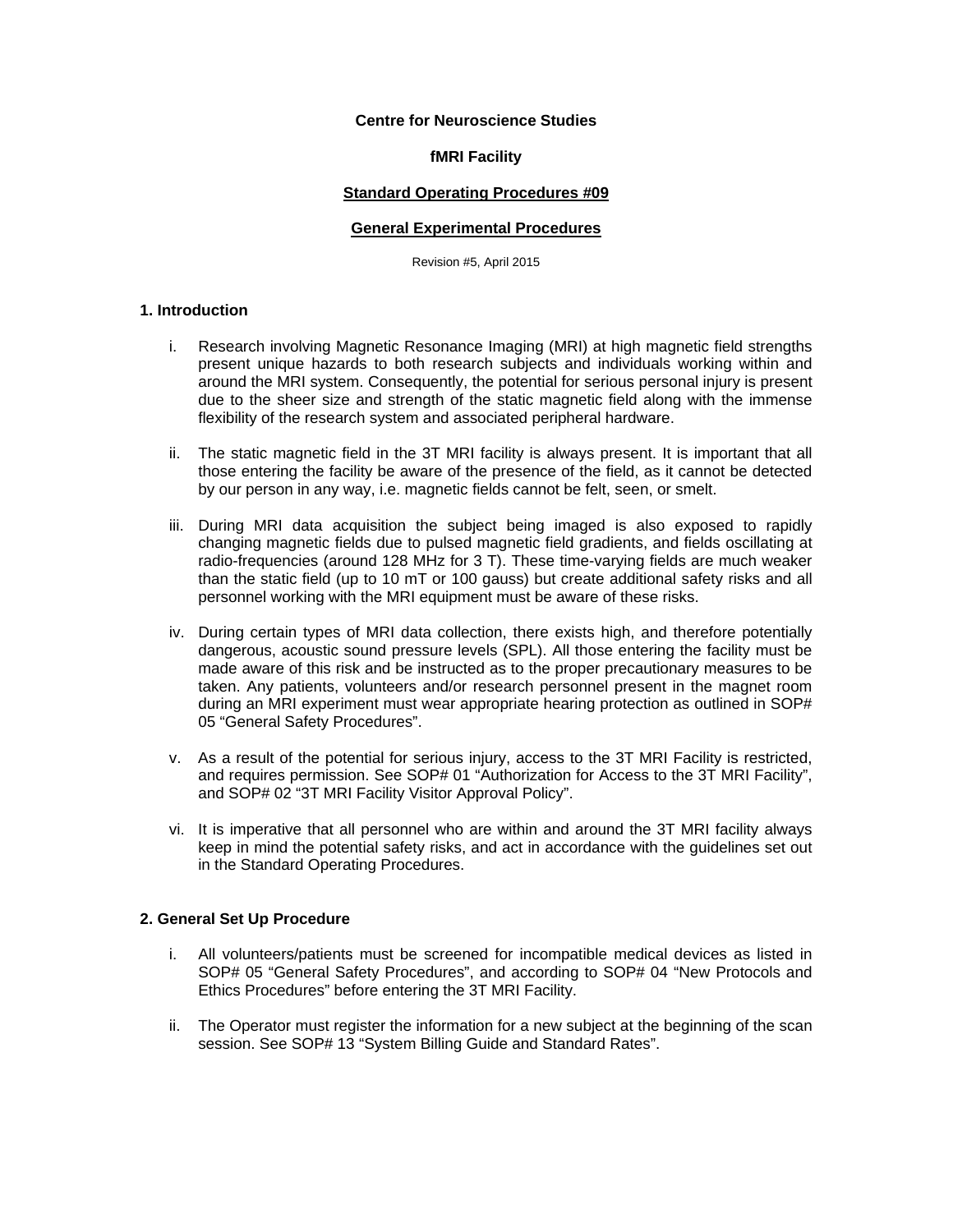- iii. All personnel entering the magnet room must have obtained authorization to access the Facility (see SOP# 01 "Authorization for Access to the 3T MRI Facility") and must have completed a Safety Checklist: "MAGNETIC RESONANCE (MR) IMAGING SAFETY CHECKLIST FOR INDIVIDUALS".
- iv. The research volunteer must have completed a Safety Checklist: "MAGNETIC RESONANCE (MR) IMAGING SAFETY CHECKLIST FOR RESEARCH SUBJECTS" (see SOP# 05 "General Safety Procedures"), and this must have been reviewed by the PI, and then submitted to the Operator.
- v. The volunteer/patient, all experimental support personnel, the operator, and anyone going into the magnet room, must remove all metallic objects from their person before crossing the 5 Gauss line as marked by the door into the magnet room. For a list of articles see SOP# 05 "General Safety Procedures".
	- a. The Operator is responsible to screen all objects entering the magnet room for ferrous components.
	- b. All objects, not already in the magnet room, should not be brought into the magnet room, unless they are necessary for the successful execution of the experiment, and have been tested using a permanent magnet in the control room, or have been viewed and permitted for entry by the Facility Director.
- vi. It is mandatory for the volunteer/patient, and all others who will be present in the magnet room during the scan session to wear hearing protection either in the form of earplugs or headphones provided by the 3T MRI Facility.
- vii. It is imperative that all research support personnel present in the magnet room be aware of the responsibilities and risks associated with equipment as it is operating. This includes areas of high electrical activity and potential mechanical failure points. A safe operating distance from these designated areas must always be taken into accordance. Failure to do so could result in severe injury or death.
- viii. The Operator will advance the volunteer/patient into the magnet at his/her own discretion. If the operator feels at any time that the volunteer/patient is not comfortable and may panic, s/he may refuse to advance them into the magnet and may cancel the scan session.

## **3. Responsibilities of the principal investigator and research personnel**

- i. The PI will ensure that, at all times, at least one researcher who is physically present in the facility during scanning has security access; see SOP# 01 "Authorization for Access to the 3T MRI Facility".
- ii. The PI will ensure that, at all times, at least one researcher who is physically present in the facility during scanning is familiar with the operation of the required peripheral equipment.
- iii. It is the responsibility of the researcher to notify the Operator as soon as possible if they notice that a device is not working properly, either at the time they are in the facility or via email to *fmri@queensu.ca* so steps can be have taken to rectify it. (See SOP #11 "MRI Equipment Handling Procedures")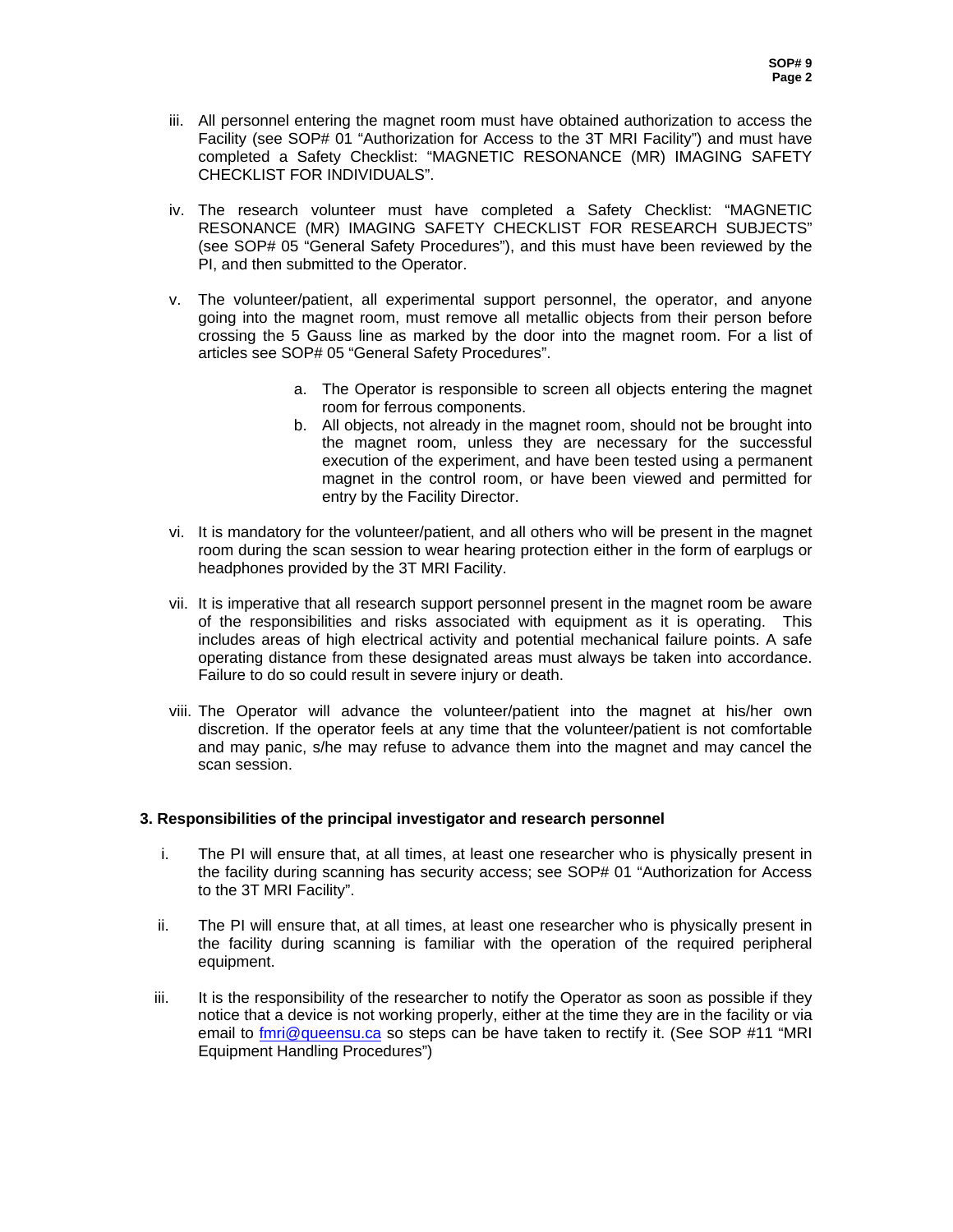- iv. Researchers are responsible for saving and then deleting behavioural data off the stimulus-delivery computers. Similarly, although they can store experimental scripts and stimuli on the stimulus-delivery computers, the integrity of these files cannot be guaranteed and so researchers should always bring these files (eg, on a CD or DVD) to their scanning session.
- v. Researchers are responsible for the informed consent procedure and for reviewing the safety checklist "MAGNETIC RESONANCE (MR) IMAGING SAFETY CHECKLIST FOR RESEARCH SUBJECTS" with their volunteer (See SOP# 01 "Authorization for Access to the 3T MRI Facility").
- vi. The researcher is responsible for ensuring that their scanning session will end punctually at the specified time<sup>+</sup>. No accommodation for overtime can be made unless the operator and the researcher scheduled in the next scanning slot both agree. Overtime will be charged at the standard rate (see SOP #13, "System Billing Guide and Standard Rates").

**+** *Note that the end time means exiting the MR control room and having replaced all equipment to their normal operating state and not exiting the magnet room at that time.* 

## **4. Responsibilities of the Operator**

- i. The Operator is responsible to ensure the physical and emotional safety of all research personnel and volunteers/patients within the magnet room. This includes wearing proper hearing protection and being made aware of the critical operating areas.
- ii. The Operator is responsible to ensure that the lead researcher is present in the facility when research studies are in progress. When data is being collected from a volunteer in the magnet at least one additional person, other than the operator, must be present in the magnet or control room.
- iii. The Operator is responsible to ensure that all necessary patient safety devices are operational for a scan session. It is at the discretion of the operator to cancel the scan session at any time if any or all of the safety devices are not operational. All patient safety devices are listed below. Not all safety devices may be necessary for all experiments.
	- a. Emergency squeeze ball
	- b. Audio system
	- c. Cameras
	- d. First-aid kit and back-board
	- e. Fire extinguisher
	- f. Smoke detector
- iv. The Operator is responsible for notifying the Facility Director of any patient safety device that is not operational.
- v. The Operator is responsible for notifying the Facility Director of any peripheral device that is not operational. Peripheral devices include but are not limited to:
	- a. Stimulus Presentation Systems
	- b. Physiological Monitoring Devices
	- c. Control or Stimulus Presentation Computers
	- d. Projection Screen
	- e. RF Coils
- vi. It is the responsibility of the Operator to screen all items entering the magnet room for ferrous components. A strong hand held magnet is made available for such testing.